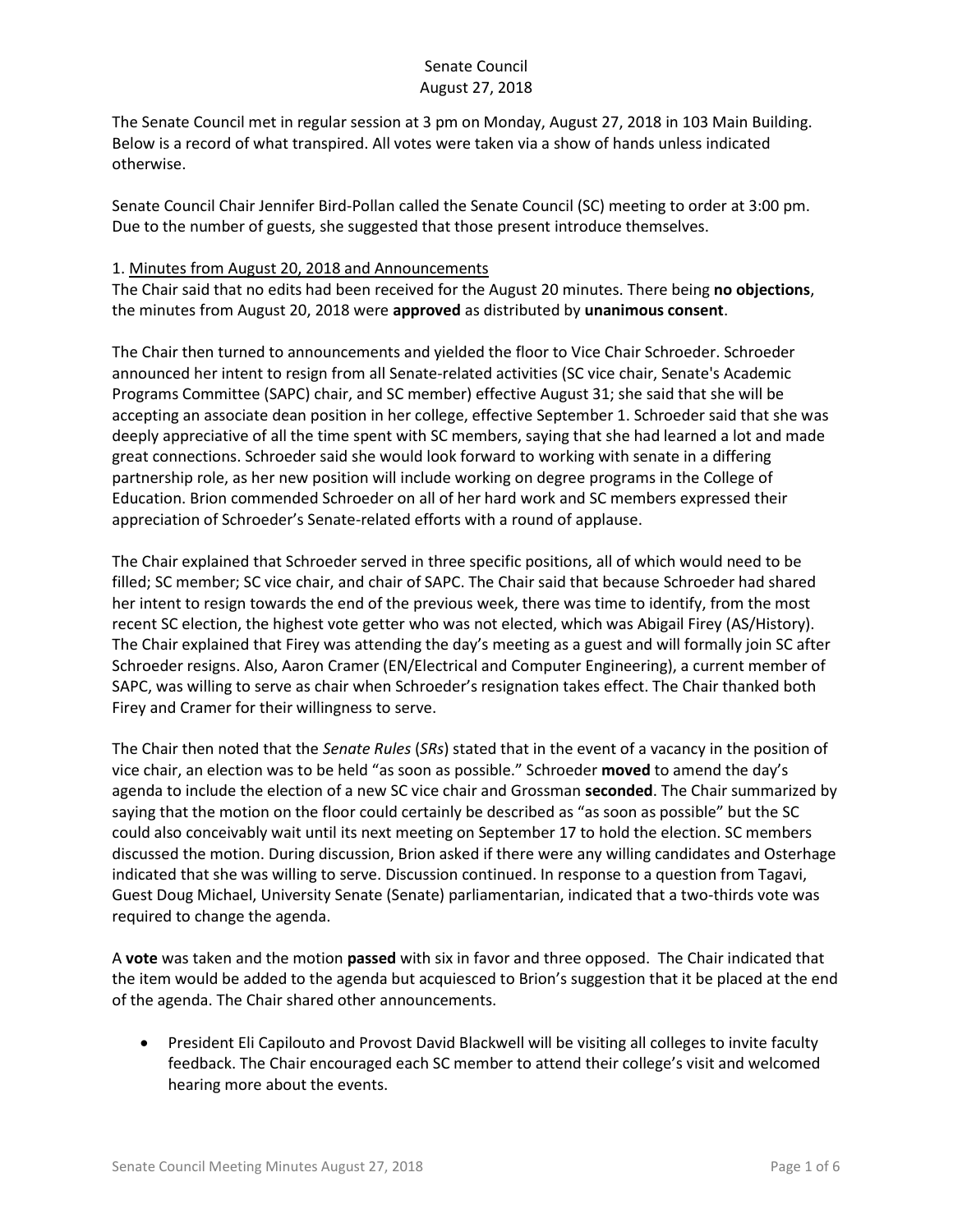- Registrar Kim Taylor will attend the September Senate meeting to provide an update on UK's efforts to better comply with Title IV (financial aid/attendance).
- The Chair has spent some time recently on the composition of Senate's UK Core Committee. The *SRs* require there to be a campuswide solicitation for members, which occurred this past spring, so there are some possibilities in terms of new members. The (former) chair is currently on sabbatical so the Chair said she was working on identifying a new chair. She said that the *SRs* prohibit members from serving consecutive terms, so there may be a request forthcoming to change that.

## 2. Degree Recipients

## a. May 2018 In Memoriam Degree Recipient

## i. College of Agriculture, Food and Environment Student WH-86

The Chair invited Guest Kristine Urschel (AG/Animal and Food Sciences) to present the request and Urschel did so. SC: Schroeder **moved** that the elected faculty members of SC approve College of Agriculture, Food and Environment student (WH-86) as the recipient of an In Memoriam honorary BS in Animal Sciences, for submission through the President to the Board of Trustees. Brion **seconded**. In response to a question from Grossman about timing, Urschel explained that she was unaware of the In Memoriam degree possibility but as a senator, she saw one presented to the Senate this past semester and that caused her to initiate the request. Grossman suggested to the Chair that colleges might not know about this option and asked the Chair to help spread the word. A **vote** was taken and the motion **passed** with none opposed.

## b. Second August Degree List

The Chair presented the second August degree list. Brion **moved** that the elected faculty members of SC approve UK's second August 2018 list of candidates for credentials, for submission through the President to the Board of Trustees. Schroeder **seconded**. A **vote** was taken and the motion **passed** with none opposed.

## c. Late Addition to Second August 2017 Degree List (per *Senate Rules 5.4.1.1.D.1-2*)

#### i. College of Arts and Sciences Student MB-56

The Chair invited Guest Ruth Beattie (AS/Biology, associate dean for advising) to explain the College of Arts and Sciences' request and Beattie did so. Cross **moved** that the elected faculty members of SC amend the second August 2017 degree by adding the Bachelor of Arts in Geography with a Minor in Mapping and GIS for student **MB-56** and recommend through the President to the Board of Trustees that the degree be awarded effective August 2017. A **vote** was taken and the motion **passed** with none opposed.

#### 3. Committee Reports

a. Senate's Academic Programs Committee (SAPC) – Margaret Schroeder, Chair

i. Proposed New Undergraduate Certificate in Environmental Engineering (pending receipt of SAPC documentation)

Schroeder, chair of the SAPC, explained the proposal and SC members asked questions of Schroeder and Guest Kelly Pennell (EN/Civil Engineering). During discussion, Grossman suggested that the faculty of record be adjusted so that, after the initial constitution, the college dean and department chairs and program directors no longer appoint members of the faculty of record. Grossman suggested that after the faculty of record was established, it would be better to have the faculty of record to make changes in its own membership, not someone in college leadership. The language could be rewritten to clarify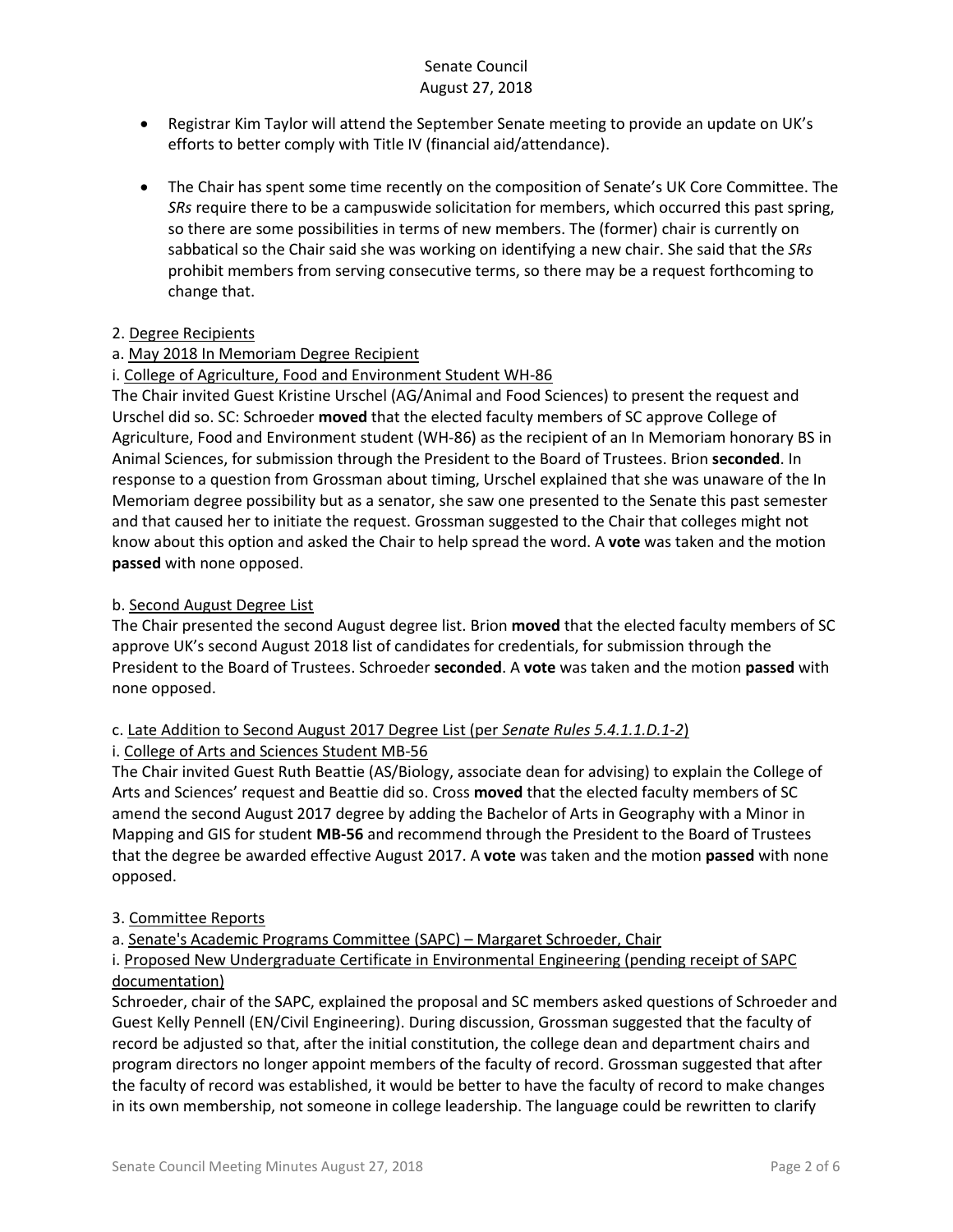that one faculty member from each of the four collaborating departments will serve. Wood suggested that membership should be changed from one-year appointments to rolling appointments with terms of two or three years, to help build continuity and institutional memory.

The Chair explained that the **motion** from the SAPC was a recommendation that the University Senate approve the establishment of a new Undergraduate Certificate in Environmental Engineering, in the College of Engineering. Because the motion came from committee, no **second** was necessary. There were no further questions. A **vote** was taken and the motion **passed** with none opposed and one abstained. Grossman reiterated his suggestion that Pennell ask the faculty of record to reconsider how members are added and removed.

4. Review of Board of Trustees' 2017-18 Questions Used in Evaluation of President Eli Capilouto The Chair asked SC members if they had any suggestions. Tagavi suggested that in the first question, "weakness" should be changed to the plural form of the word. He also suggested that the "General Comments" be modified to just be "Comments." There were no additional suggestions regarding the questions.

Blonder requested that the Chair find out which faculty (from the list provided by the Chair) had been chosen to participate in the interview portion of the Board of Trustees' evaluation and the Chair said she would ask.

5. Response to President Capilouto's Email Regarding Policies on Sexual Assault (*Administrative Regulations 6:2* ("Policy and Procedures for Addressing and Resolving Allegations of Sexual Assault, Stalking, Dating Violence, Domestic Violence, and Sexual Exploitation")) The Chair explained that President Capilouto expressed interest in reopening a conversation on *Administrative Regulations 6:2* ("Policy and Procedures for Addressing and Resolving Allegations of Sexual Assault, Stalking, Dating Violence, Domestic Violence, and Sexual Exploitation"), to continue the collaboration with faculty, as described in the email from him that the Chair forwarded to senators. The Chair said that it was her impression that the President was open to suggestions regarding a description of the body that would provide input. Rather than being a group to provide a report or recommendations, the Chair suggested that the group's efforts might be centered on being a forum for gathering information and providing opportunities for the campus community to provide input.

SC members discussed the issue. In response to a comment from Brion, the Chair explained that the current chair of the Senate's Rules and Elections Committee (SREC), Davy Jones (ME/Toxicology and Cancer Biology), had been on the SC's earlier ad hoc Committee on *AR 6:2*. The President was supportive of the Chair asking ad hoc Committee members if they wanted to participate in this most recent initiative and that Jones was willing to participate, not as SREC chair, but as someone with knowledge of the *SRs*. Discussion continued.

Grossman suggested that a motion might help focus the discussion and he **moved** that the SC work with President Capilouto to establish a joint committee on soliciting feedback on the current *AR 6:2* and that the members of the previous committee be invited to join the new committee. Brion **seconded**. Grossman suggested that the Chair could share this motion with the President and work with him on developing a charge for the group. In response to a comment from Tagavi, the Chair said that she would clarify for the President that if the not-yet-formed group provided suggestions that resulted in changes to a regulation, the SC would like it and the Senate to have the opportunity to vet the regulation separately; the joint group's input should not be construed as SC or Senate input. There was additional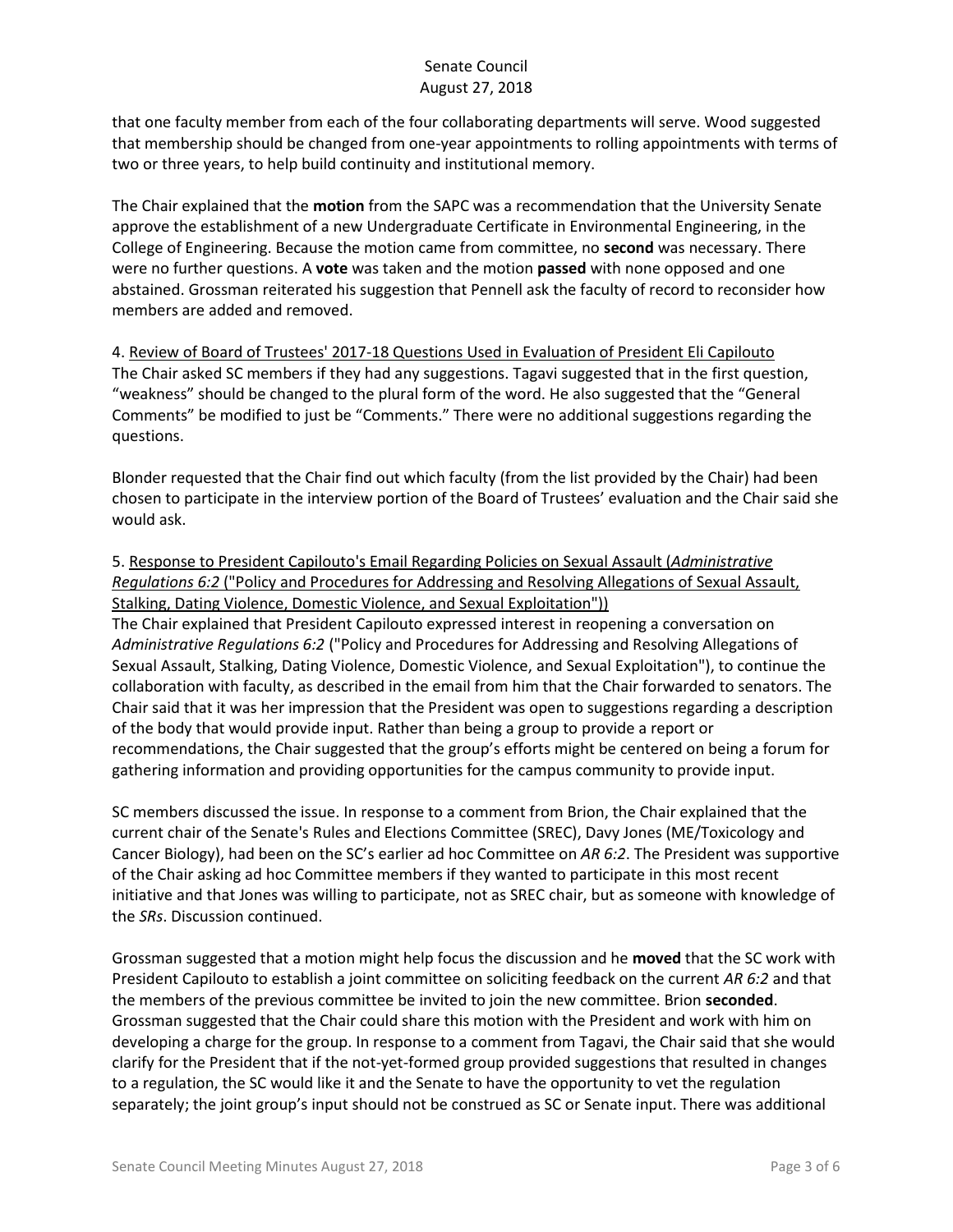discussion. Grossman accepted as a **friendly amendment** Tagavi's suggestion that the composition and charge of the committee be approved by SC. Brion also **accepted** the change.

A **vote** was taken on the motion that the SC work with President Capilouto to establish a joint committee on soliciting feedback on the current *AR 6:2*; that the members of the previous committee be invited to join the new committee; and that the composition and charge of the committee be approved by SC. The motion **passed** with none opposed.

#### 6. Tentative Senate Agenda for September 10, 2018

SC members reviewed the agenda. Ms. Brothers suggested adding the proposed new Undergraduate Certificate in Environmental Engineering to the agenda, as well as switching the order of agenda item 3a and 3b. Grossman **moved** to approve the agenda with those two changes and Schroeder **seconded**. SC members discussed the agenda, specifically the placement of "Update on Title IV (Student Financial Aid and Class Attendance)." SC members ultimately opted to move that item before "Committee Reports"; Grossman and Schroeder **accepted** that third change as a **friendly amendment**. A **vote** was taken on the motion to approve the agenda with the three changes and the motion was **approved** with none opposed.

## 7. Report from Parliamentarian Douglas Michael

The Chair welcomed Guest Doug Michael, Senate parliamentarian. She asked Michael to offer some comments about issues that SC had struggled with in the past.

Parliamentarian Michael began by thanking SC members for appointing him. He explained that the role of the parliamentarian was to be seen and not heard, to provide whispered suggestions to the chair. The parliamentarian should not serve as an ombud for the body, but said he was willing to respond to the body if the Chair asked him to do so. He said that his general philosophy was that Robert's Rules of Order (Newly Revised) (RONR) were intended to facilitate business, not hinder it. He said there were a few issues he had been asked specifically to address, such as the role of the SC chair as a voting member and describing committee items that move to Senate through the SC.

Parliamentarian Michael stated that if a chair was a member of the body, and the SC chair was always a member of the SC and Senate, the chair would have a vote in situations where the chair's vote would be outcome determinative, e.g. making a tie or breaking a tie. Normally a chair of a small deliberative body, described by RONR as about 12 members, can always vote. Parliamentarian Michael noted that the SC chair should always remain impartial in her duties but within the SC it was always proper for the SC chair to vote and could vote when outcome determinative in the Senate.

In terms of from whom a motion comes after a committee sends a proposal to the SC for forwarding to the Senate, it seemed reasonable to Parliamentarian Michael that the motion would become SC's motion and the SC chair would then present it to Senate, but the SC chair could opt to yield the floor to someone who the SC chair believes can better describe the motion and/or proposal. There was brief discussion and the SC members present did not object to the assertion that degree list-related agenda items would be presented to Senate as SC motions.

SC members discussed whether or not proposals from joint Senate-administration committees, such as from the University Joint Committee on Honorary Degrees (UJCHD), would be proposals from committee and need no second because they came from committee, or if they would be proposals that would be moved and seconded by SC members. Parliamentarian Michael said he was unaware of any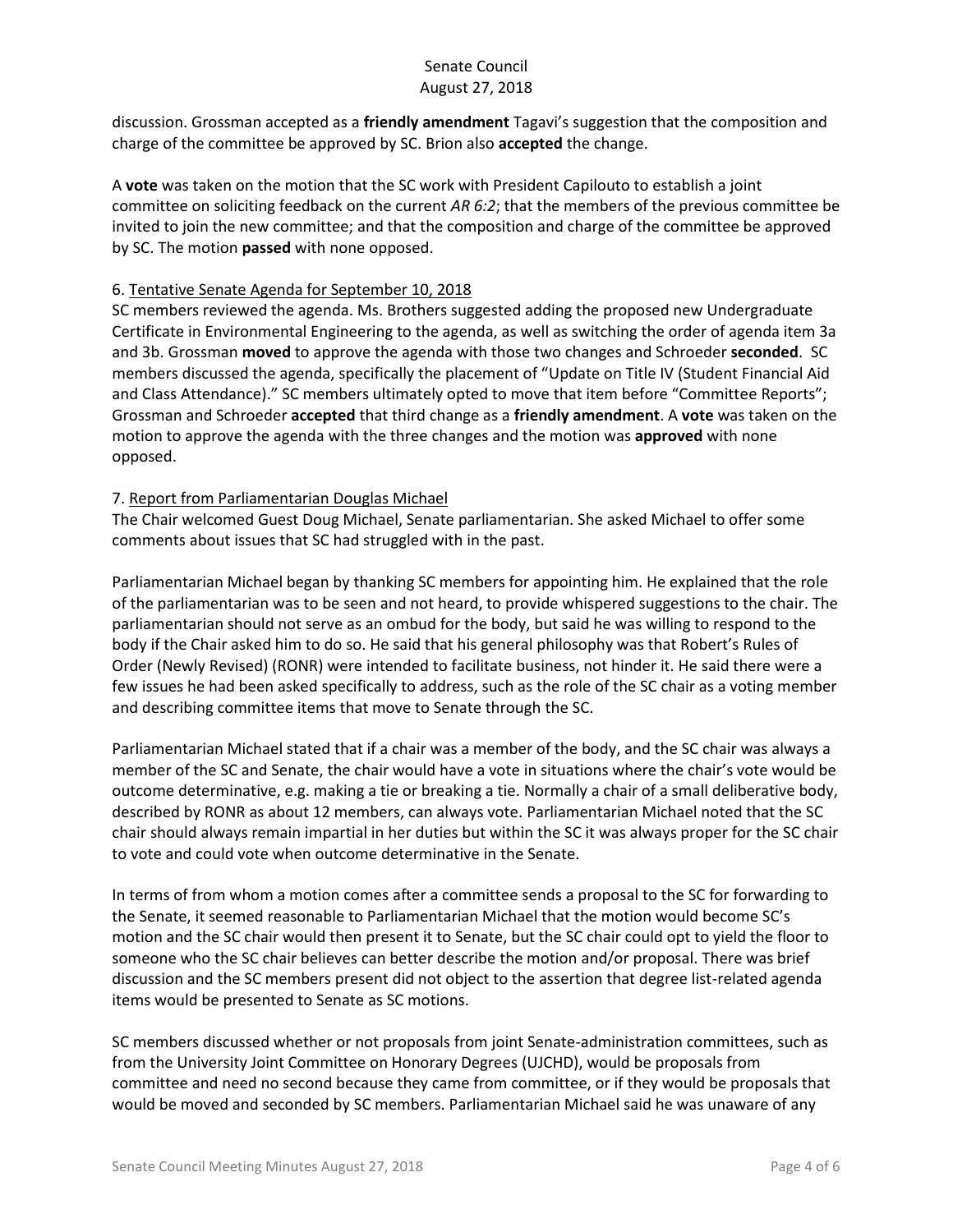formal rule that indicated that motions from committee did not need a second; there was simply an implied assumption that the committee was comprised of members of the body and if the committee put forward a proposal, there was no perceived need for a second because the proposal had the votes it needed to leave committee. There were no objections from SC members present regarding Grossman's assertion that recommendations from joint committees, like the UJCHD, would need to be moved and seconded by the SC.

Grossman referred to past discussions about how discussion on proposals should be arranged and handled; he added that he was asking about a committee chair who has a proposal that their committee has sent forward to Senate – he wanted to know the appropriate role for the committee chair. Parliamentarian Michael said that RONR indicate that unless stated otherwise, the chair is in charge of everything. If the SC chair recognizes that there is an item that perhaps not everyone has read in advance, the SC chair can recognize individuals as the SC chair deems fit. There were questions about this and Michael asserted that the presiding officer would always be the SC chair. The Parliamentarian said that it was within the SC chair's authority to delegate responsibilities, perhaps allowing someone to speak to explain a proposal and also allowing that someone to take questions. He said the SC chair also could end that other person's ability to speak if the comments were no longer productive. In response to a question from Tagavi, Michael added that if the SC chair delegates the ability to speak to someone else and it became apparent that the person was not being unbiased, it was incumbent on the SC chair to wrap it up and take questions on their [SC chair's] own.

The Chair said that she had asked Michael to make a similar report to senators at the next Senate meeting. Wood asked a clarifying question regarding the SC chair's right to vote and Michael explained that a chair of any body, if a voting member, has the right to vote when it is outcome determinate, such as making/breaking a tie or making/breaking two-thirds of those present. If the SC chair's vote makes a difference, then the chair always has a right to vote if the SC chair is a member. Parliamentarian Michael said that RONR was pretty unclear but the premise is that the SC chair should remain neutral. In the larger Senate body, the SC chair runs the meeting and takes no sides but in the smaller group it is more informal; Michael pointed to the custom that SC members do not stand to speak as one indicator of the SC being less formal than Senate.

The Chair commented that she had not yet voted on anything while conducting an SC meeting, including a tie vote from the May SC retreat in which SC members were discussing the voting rights of the SC chair. She said she did not intend to vote in Senate unless it would be outcome determinate. She also opined that an SC chair should have the right to vote in the election of officers. She reminded SC members that they asked at the retreat that she work to clarify the voting rights for an SC chair, which is what she asked of the Parliamentarian; she asserted that Parliamentarian Michael's input had resolved the matter nicely. She said that she did not think there was a need for additional *SRs* to clarify the matter, but if someone wished to modify the *SRs* it could be done if someone wanted to. She opined that because the *SRs* point to RONR on matters not addressed in the *SRs*, it seemed that the matter had been clearly resolved. Michael commented that in cases of voting by ballot, the SC chair could always vote.

Grossman commented that there was a certain matter of trust that was required for the SC and Senate to do business. One of the qualities that he looks for when voting for the SC chair is determining if the person would be impartial and vote when appropriate. He said that in the case of the current chair and past chairs, he had not seen any evidence that input was being stifled or discussions were going astray because a SC chair was pushing an agenda. He said SC chairs had generally bent over backwards to avoid